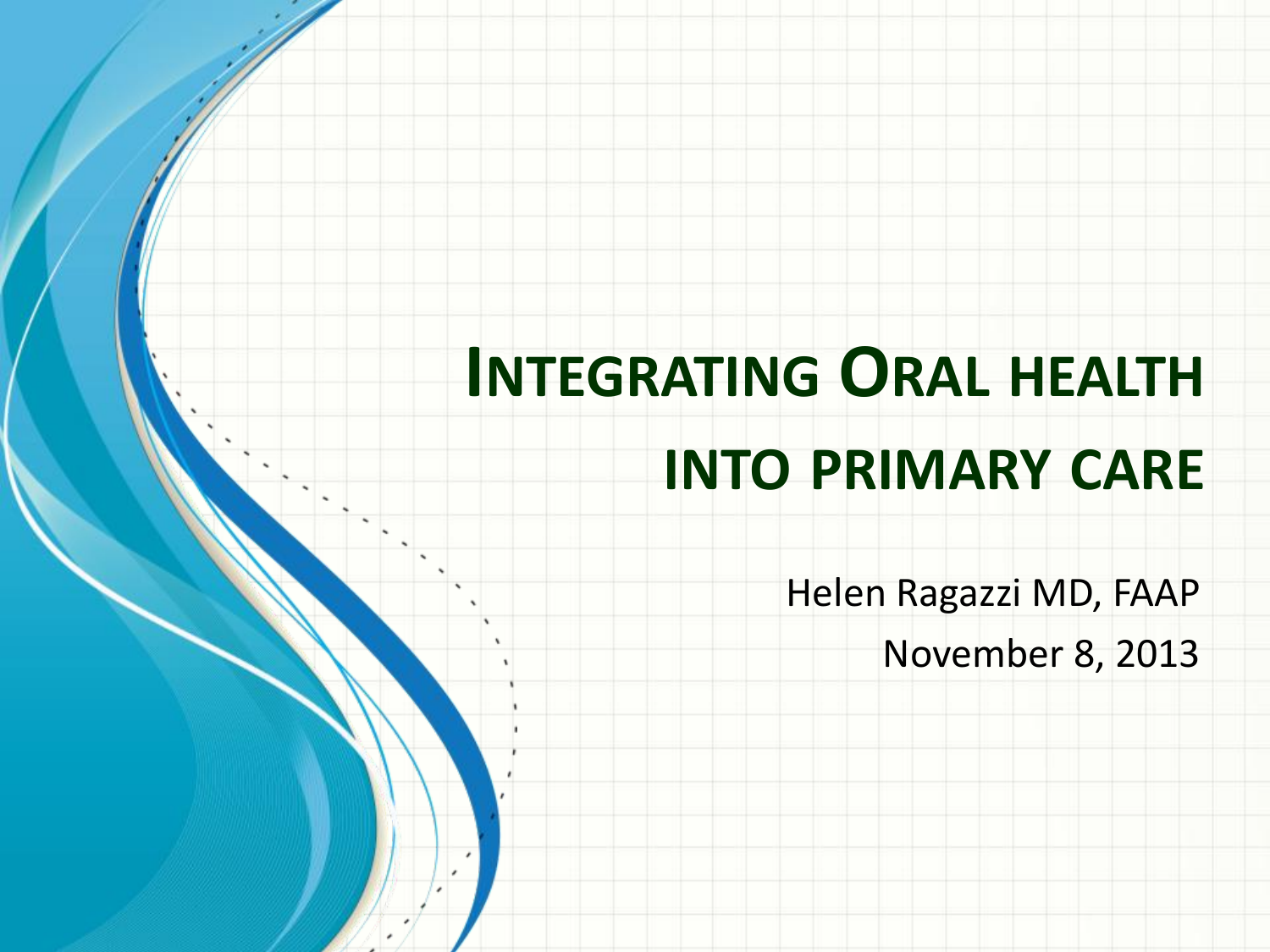## Children's Oral Health Care

#### Prevalence of Caries

- 59% of children aged 5 to 17
- 5 times more common than asthma

#### **Consequences**

- **Malnutrition**
- Speech dysfunction
- FTT
- 51 million school hrs missed/year
- 49,258 visits by children to ED in 2009 for preventable dental problems
- Fatal infections

National Center for Health Statistics. NCHS Data Brief: Oral Health Disparities as Determined by Selected Healthy People 2020 Oral Health Objectives for the United States, 2009– 2010.Number 104, August 2012 http://www.cdc.gov/nchs/data/databriefs/db104.htm Accessed Dec 11, 2012.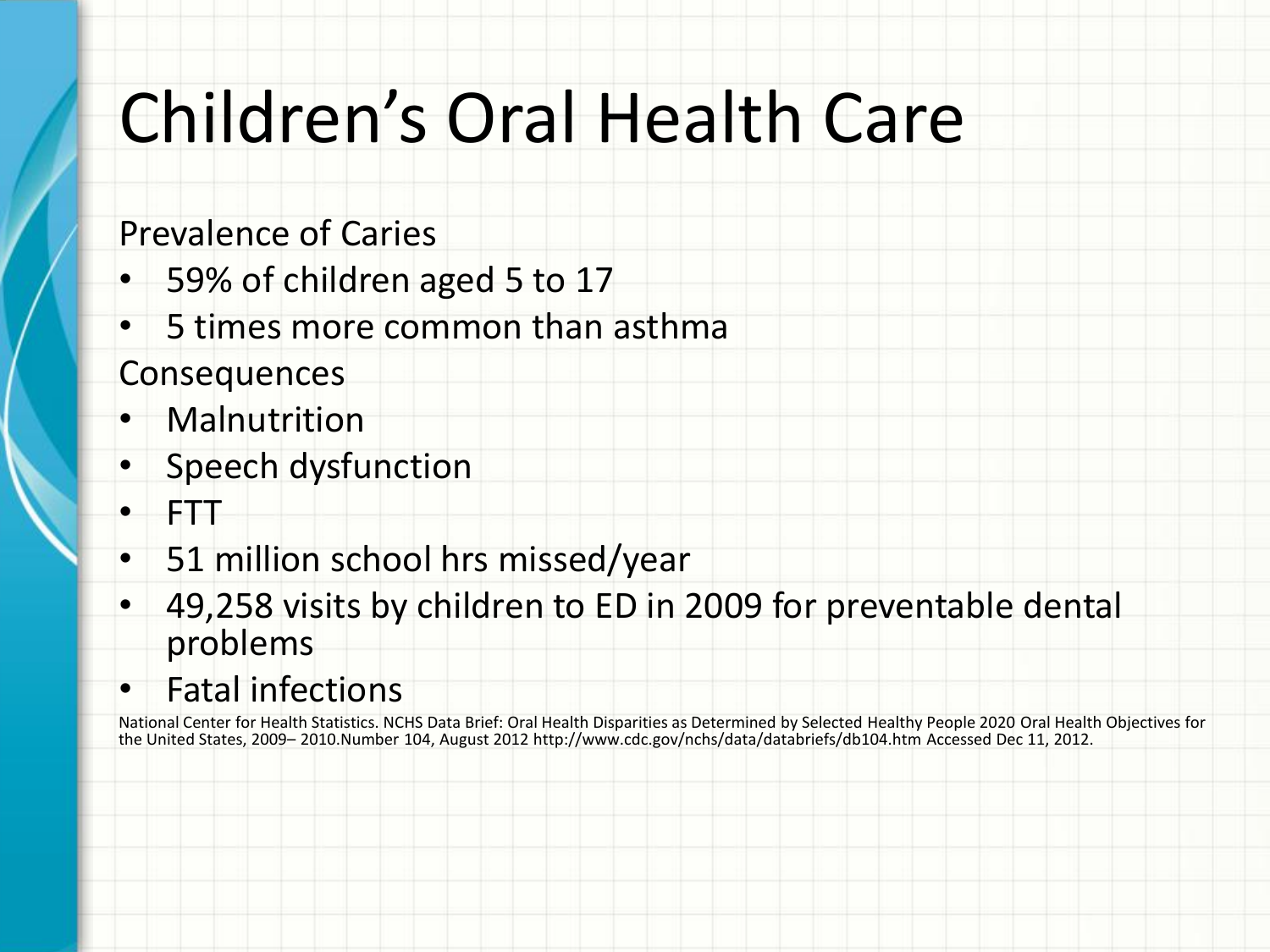## Children's Oral Health Care-Access

- 4 million US children have never seen a dentist
- less than 50% of 2-6 year olds have seen a dentist once in any given year
- Poor children have more than 12 x more restricted activity days due to dental related illness than higher income families
- 18.2% of 0-3 yr olds in VA with Medicaid have received any dental service in 2012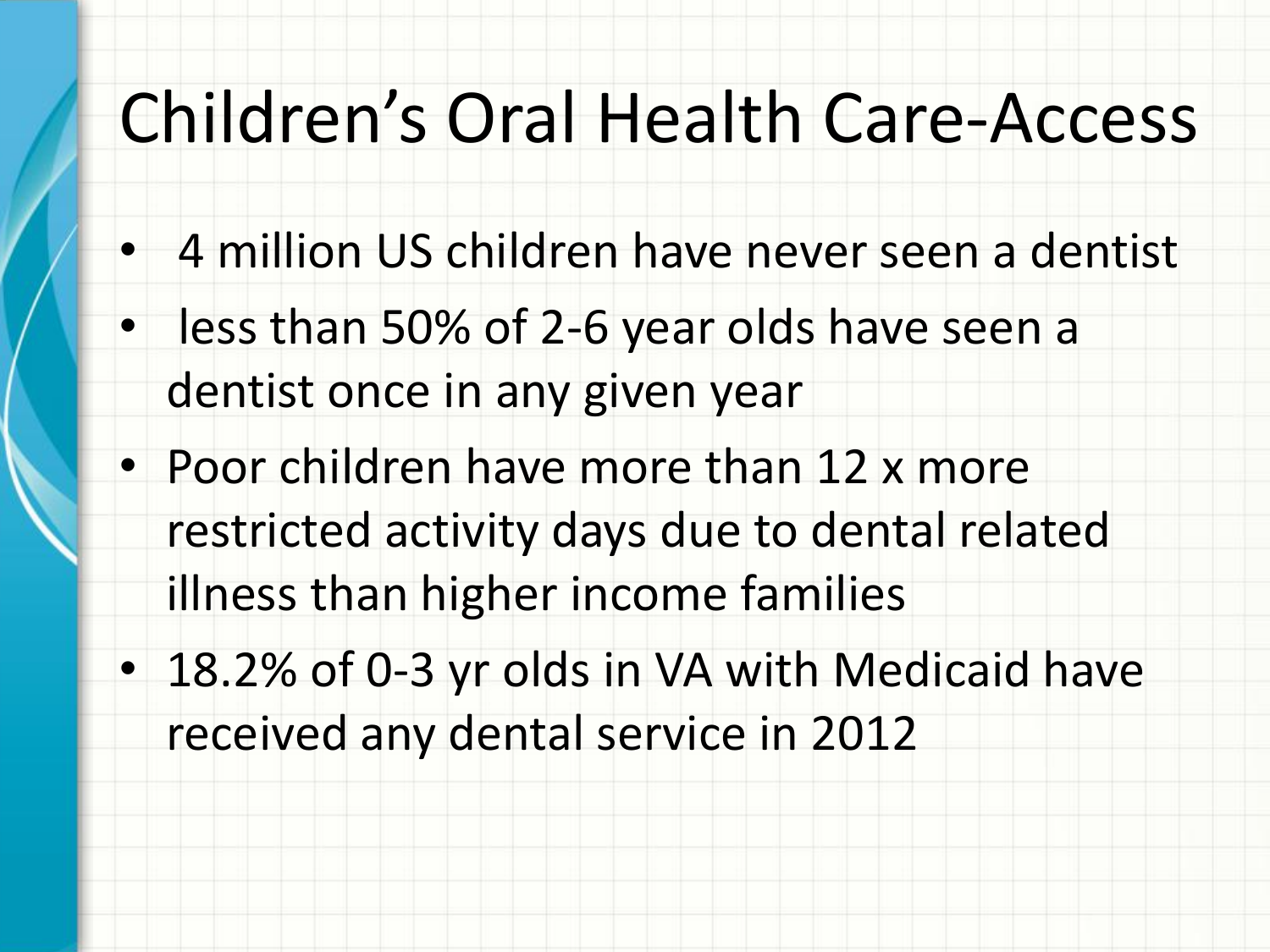### Primary Care Provider Role

- **Caries Risk Assessment**
- **Anticipatory Guidance**
- **Fluoride Varnish**
- **Dental Home Referral**